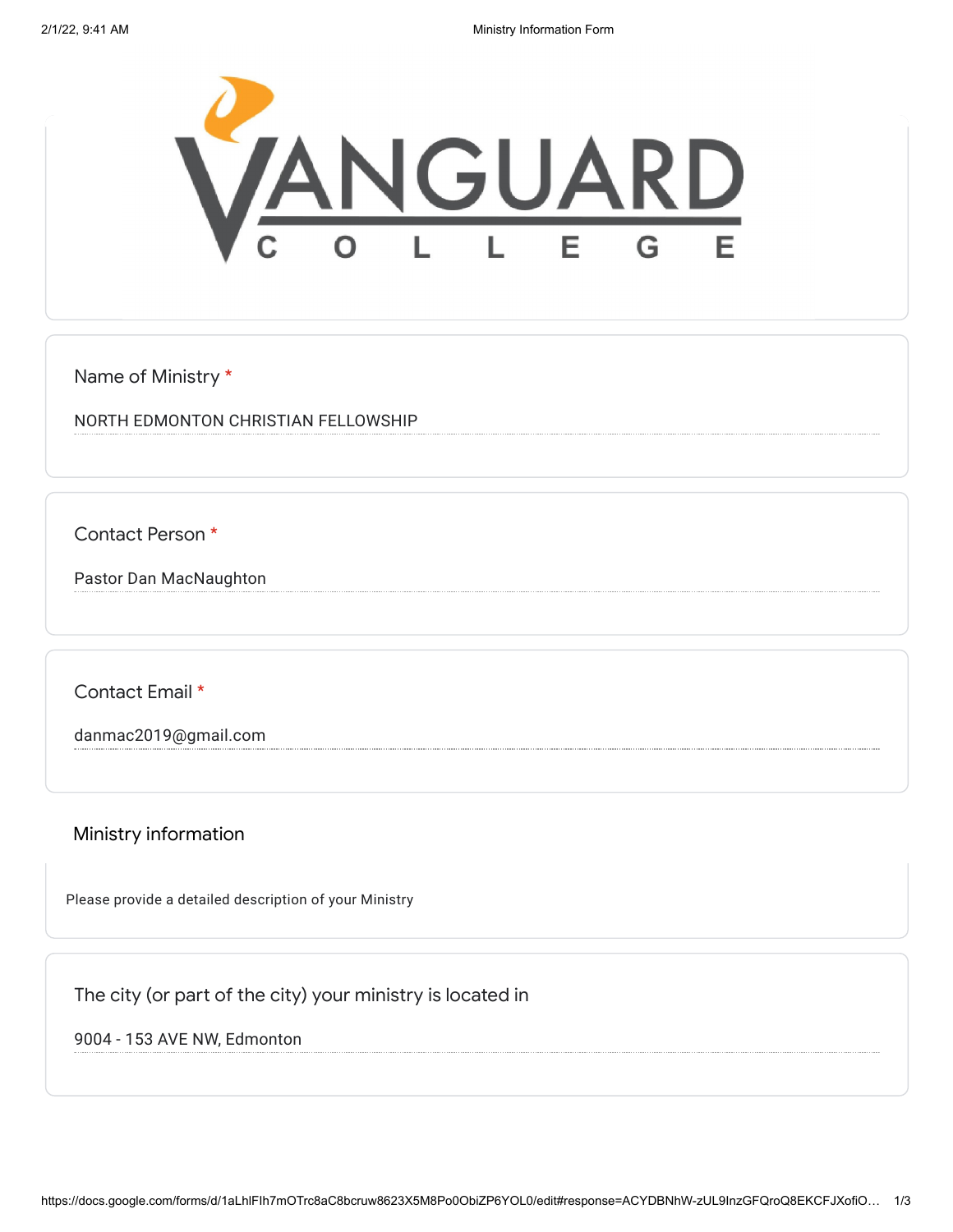## Denomination or Affiliation of your ministry

## APOSTOLIC CHURCH OF PENTECOST

Approx. size of your ministry

75 currently

Please share a little about your ministry including your mission and vision. \*

We are a charismatic congregation, we live by faith, demonstrate agape love and provide a voice of hope. We are a multi-cultural congregation primarily from this area of the city. Our website is: necf.ca We are a covenant community, Our message Jesus is Lord, Our passion Worship, Our Value Discipleship, Our mission God's mission.

## Placement Information

Please complete the following information about placement opportunities

How many placement students would your ministry be looking to host?

2 or 3

What department would a student be working in? ex. pastoral, children, youth, worship etc. \*

1, Youth, Jr High students, grades 4-9; 2.Worship, lead once a month